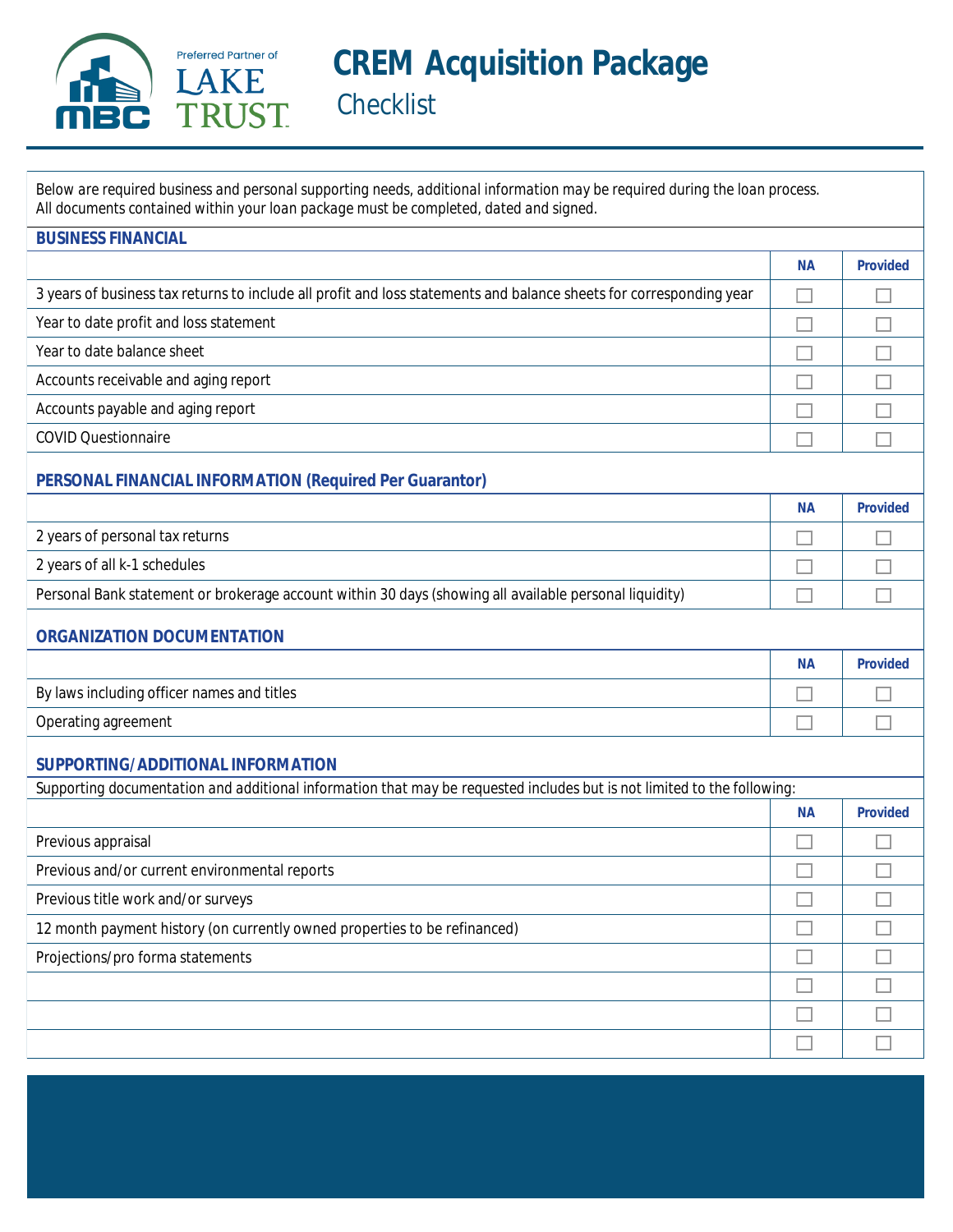

## **Business Loan Application**

| <b>BORROWER</b>                                                                                                                                                                                                                                                                                                                                                                                                                                                                                                                                                                                                                                                                                                                                                                                                                                                                                                                                                                                                                                                                                                                                                                                                                                                                                                                                                                                                                                                                                                                                                                                                                        |                          |                    | <b>Application Date:</b>                     |                    |                           |
|----------------------------------------------------------------------------------------------------------------------------------------------------------------------------------------------------------------------------------------------------------------------------------------------------------------------------------------------------------------------------------------------------------------------------------------------------------------------------------------------------------------------------------------------------------------------------------------------------------------------------------------------------------------------------------------------------------------------------------------------------------------------------------------------------------------------------------------------------------------------------------------------------------------------------------------------------------------------------------------------------------------------------------------------------------------------------------------------------------------------------------------------------------------------------------------------------------------------------------------------------------------------------------------------------------------------------------------------------------------------------------------------------------------------------------------------------------------------------------------------------------------------------------------------------------------------------------------------------------------------------------------|--------------------------|--------------------|----------------------------------------------|--------------------|---------------------------|
| Sole-Proprietorship<br>Individual(s)                                                                                                                                                                                                                                                                                                                                                                                                                                                                                                                                                                                                                                                                                                                                                                                                                                                                                                                                                                                                                                                                                                                                                                                                                                                                                                                                                                                                                                                                                                                                                                                                   |                          | <b>Non-Profit</b>  | <b>Corporation - State of Incorporation:</b> |                    |                           |
| <b>Limited Liability Company</b><br>Partnership                                                                                                                                                                                                                                                                                                                                                                                                                                                                                                                                                                                                                                                                                                                                                                                                                                                                                                                                                                                                                                                                                                                                                                                                                                                                                                                                                                                                                                                                                                                                                                                        |                          | Other:             |                                              |                    |                           |
| <b>GENERAL INFORMATION</b>                                                                                                                                                                                                                                                                                                                                                                                                                                                                                                                                                                                                                                                                                                                                                                                                                                                                                                                                                                                                                                                                                                                                                                                                                                                                                                                                                                                                                                                                                                                                                                                                             |                          |                    |                                              |                    |                           |
| <b>Legal Name of Business/Borrower:</b>                                                                                                                                                                                                                                                                                                                                                                                                                                                                                                                                                                                                                                                                                                                                                                                                                                                                                                                                                                                                                                                                                                                                                                                                                                                                                                                                                                                                                                                                                                                                                                                                |                          |                    |                                              |                    | Tax ID #: $\qquad \qquad$ |
| <b>Address:</b>                                                                                                                                                                                                                                                                                                                                                                                                                                                                                                                                                                                                                                                                                                                                                                                                                                                                                                                                                                                                                                                                                                                                                                                                                                                                                                                                                                                                                                                                                                                                                                                                                        |                          |                    |                                              |                    |                           |
| <b>STREET</b>                                                                                                                                                                                                                                                                                                                                                                                                                                                                                                                                                                                                                                                                                                                                                                                                                                                                                                                                                                                                                                                                                                                                                                                                                                                                                                                                                                                                                                                                                                                                                                                                                          |                          | <b>CITY</b>        | <b>STATE</b>                                 | ZIP                |                           |
| <b>Business Phone:</b>                                                                                                                                                                                                                                                                                                                                                                                                                                                                                                                                                                                                                                                                                                                                                                                                                                                                                                                                                                                                                                                                                                                                                                                                                                                                                                                                                                                                                                                                                                                                                                                                                 |                          |                    |                                              |                    |                           |
| <b>Contact Person:</b> <u>Contact Person:</u> 2007.                                                                                                                                                                                                                                                                                                                                                                                                                                                                                                                                                                                                                                                                                                                                                                                                                                                                                                                                                                                                                                                                                                                                                                                                                                                                                                                                                                                                                                                                                                                                                                                    |                          |                    |                                              |                    |                           |
| <b>Business Type:</b><br><u> 1980 - Johann Barn, amerikansk politiker (d. 1980)</u>                                                                                                                                                                                                                                                                                                                                                                                                                                                                                                                                                                                                                                                                                                                                                                                                                                                                                                                                                                                                                                                                                                                                                                                                                                                                                                                                                                                                                                                                                                                                                    |                          |                    |                                              |                    |                           |
| $\Box$ No<br>$\Box$ Yes<br><b>Credit Union Member?</b>                                                                                                                                                                                                                                                                                                                                                                                                                                                                                                                                                                                                                                                                                                                                                                                                                                                                                                                                                                                                                                                                                                                                                                                                                                                                                                                                                                                                                                                                                                                                                                                 | If yes: $\qquad \qquad$  |                    |                                              |                    |                           |
| ADDITIONAL INDIVIDUAIS                                                                                                                                                                                                                                                                                                                                                                                                                                                                                                                                                                                                                                                                                                                                                                                                                                                                                                                                                                                                                                                                                                                                                                                                                                                                                                                                                                                                                                                                                                                                                                                                                 |                          |                    |                                              |                    |                           |
| List company officers, owners, proposed guarantors and co-borrowers below. All individuals and companies with ownership in the borrowing entity must be listed. Financial<br>statements of the borrower and all owners should be submitted with the application. The application is deemed incomplete without accompanying financial information,                                                                                                                                                                                                                                                                                                                                                                                                                                                                                                                                                                                                                                                                                                                                                                                                                                                                                                                                                                                                                                                                                                                                                                                                                                                                                      |                          |                    |                                              |                    |                           |
| <b>Name</b>                                                                                                                                                                                                                                                                                                                                                                                                                                                                                                                                                                                                                                                                                                                                                                                                                                                                                                                                                                                                                                                                                                                                                                                                                                                                                                                                                                                                                                                                                                                                                                                                                            | <b>Social Security #</b> | <b>Title</b>       |                                              | <b>Ownership %</b> | <b>Owner Since</b>        |
|                                                                                                                                                                                                                                                                                                                                                                                                                                                                                                                                                                                                                                                                                                                                                                                                                                                                                                                                                                                                                                                                                                                                                                                                                                                                                                                                                                                                                                                                                                                                                                                                                                        |                          |                    |                                              |                    |                           |
|                                                                                                                                                                                                                                                                                                                                                                                                                                                                                                                                                                                                                                                                                                                                                                                                                                                                                                                                                                                                                                                                                                                                                                                                                                                                                                                                                                                                                                                                                                                                                                                                                                        |                          |                    |                                              |                    |                           |
|                                                                                                                                                                                                                                                                                                                                                                                                                                                                                                                                                                                                                                                                                                                                                                                                                                                                                                                                                                                                                                                                                                                                                                                                                                                                                                                                                                                                                                                                                                                                                                                                                                        |                          |                    |                                              |                    |                           |
|                                                                                                                                                                                                                                                                                                                                                                                                                                                                                                                                                                                                                                                                                                                                                                                                                                                                                                                                                                                                                                                                                                                                                                                                                                                                                                                                                                                                                                                                                                                                                                                                                                        |                          |                    |                                              |                    |                           |
| <b>PURPOSE &amp; AMOUNT OF LOAN</b>                                                                                                                                                                                                                                                                                                                                                                                                                                                                                                                                                                                                                                                                                                                                                                                                                                                                                                                                                                                                                                                                                                                                                                                                                                                                                                                                                                                                                                                                                                                                                                                                    |                          |                    |                                              |                    |                           |
| <b>Loan Purpose:</b><br><u> 1989 - Jan Samuel Barbara, martin a shekara ta 1989 - An tsara tsara tsara tsara tsara tsara tsara tsara tsa</u>                                                                                                                                                                                                                                                                                                                                                                                                                                                                                                                                                                                                                                                                                                                                                                                                                                                                                                                                                                                                                                                                                                                                                                                                                                                                                                                                                                                                                                                                                           |                          |                    |                                              |                    |                           |
| <b>Detailed Use of Proceeds</b>                                                                                                                                                                                                                                                                                                                                                                                                                                                                                                                                                                                                                                                                                                                                                                                                                                                                                                                                                                                                                                                                                                                                                                                                                                                                                                                                                                                                                                                                                                                                                                                                        |                          |                    |                                              |                    | <b>Dollar Amount</b>      |
|                                                                                                                                                                                                                                                                                                                                                                                                                                                                                                                                                                                                                                                                                                                                                                                                                                                                                                                                                                                                                                                                                                                                                                                                                                                                                                                                                                                                                                                                                                                                                                                                                                        |                          |                    |                                              |                    |                           |
|                                                                                                                                                                                                                                                                                                                                                                                                                                                                                                                                                                                                                                                                                                                                                                                                                                                                                                                                                                                                                                                                                                                                                                                                                                                                                                                                                                                                                                                                                                                                                                                                                                        |                          |                    |                                              |                    |                           |
|                                                                                                                                                                                                                                                                                                                                                                                                                                                                                                                                                                                                                                                                                                                                                                                                                                                                                                                                                                                                                                                                                                                                                                                                                                                                                                                                                                                                                                                                                                                                                                                                                                        |                          |                    |                                              |                    |                           |
|                                                                                                                                                                                                                                                                                                                                                                                                                                                                                                                                                                                                                                                                                                                                                                                                                                                                                                                                                                                                                                                                                                                                                                                                                                                                                                                                                                                                                                                                                                                                                                                                                                        |                          |                    |                                              |                    |                           |
| COLLATERAL                                                                                                                                                                                                                                                                                                                                                                                                                                                                                                                                                                                                                                                                                                                                                                                                                                                                                                                                                                                                                                                                                                                                                                                                                                                                                                                                                                                                                                                                                                                                                                                                                             |                          |                    |                                              |                    |                           |
| <b>Description</b>                                                                                                                                                                                                                                                                                                                                                                                                                                                                                                                                                                                                                                                                                                                                                                                                                                                                                                                                                                                                                                                                                                                                                                                                                                                                                                                                                                                                                                                                                                                                                                                                                     | <b>Value</b>             | <b>Description</b> |                                              |                    | <b>Value</b>              |
|                                                                                                                                                                                                                                                                                                                                                                                                                                                                                                                                                                                                                                                                                                                                                                                                                                                                                                                                                                                                                                                                                                                                                                                                                                                                                                                                                                                                                                                                                                                                                                                                                                        |                          |                    |                                              |                    |                           |
|                                                                                                                                                                                                                                                                                                                                                                                                                                                                                                                                                                                                                                                                                                                                                                                                                                                                                                                                                                                                                                                                                                                                                                                                                                                                                                                                                                                                                                                                                                                                                                                                                                        |                          |                    |                                              |                    |                           |
|                                                                                                                                                                                                                                                                                                                                                                                                                                                                                                                                                                                                                                                                                                                                                                                                                                                                                                                                                                                                                                                                                                                                                                                                                                                                                                                                                                                                                                                                                                                                                                                                                                        |                          |                    |                                              |                    |                           |
| The undersigned represents that the information contained in this application and related documents are true and correct to the best of their knowledge and was given to<br>induce the lender to grant the loan for which this application was made and further states that no information which may relate to the credit worthiness of the undersigned or<br>borrower has been omitted. The undersigned authorizes MBC or its agent to verify the information submitted herein and conduct necessary investigations with credit unions,<br>banks, credit bureaus, employers and any references listed in the application. The borrower acknowledges that maintaining a membership in a Credit Union affiliated with<br>MBC will be a requirement of receiving funds from MBC. Borrower, in applying to MBC, is not applying directly to a Credit Union although the eventual credit approval of one<br>or more Credit Unions will be required. Consideration to the Credit Union listed in this application's membership section shall generally be given. MBC may choose to sell or<br>participate this loan with other lenders and Borrower grants permission to MBC to share the application materials and other investigative reports as appropriate. In the event<br>MBC's Credit Unions are unable to extend credit as requested in this application, Borrower gives authorization to MBC to release information regarding the business and any<br>related personal information to alternative lending sources in order to facilitate the possibility of receiving financing. Borrower agrees to hold MBC and its Credit Unions |                          |                    |                                              |                    |                           |

harmless against any liability that may arise out of their referral of the above mentioned business to an alternative lending source. The lender may at its option, cancel any Commitment or Loan granted if this application contains any false or misleading information; the credit investigation discloses any unsatisfactory credit record; a lien search or title examination discloses unsatisfactory conditions which are not correctable within a reasonable time or if the undersigned has borrowed any portion of the investment or equity in the property not indicated in this application. This application and all accompanying information shall remain the property of MBC or the lender. If needed, please request copies at the point of application.

I agree that by entering my name in the field below I am signing this document electronically.

Signature:

**Authorized Signer for Borrower and Guarantors**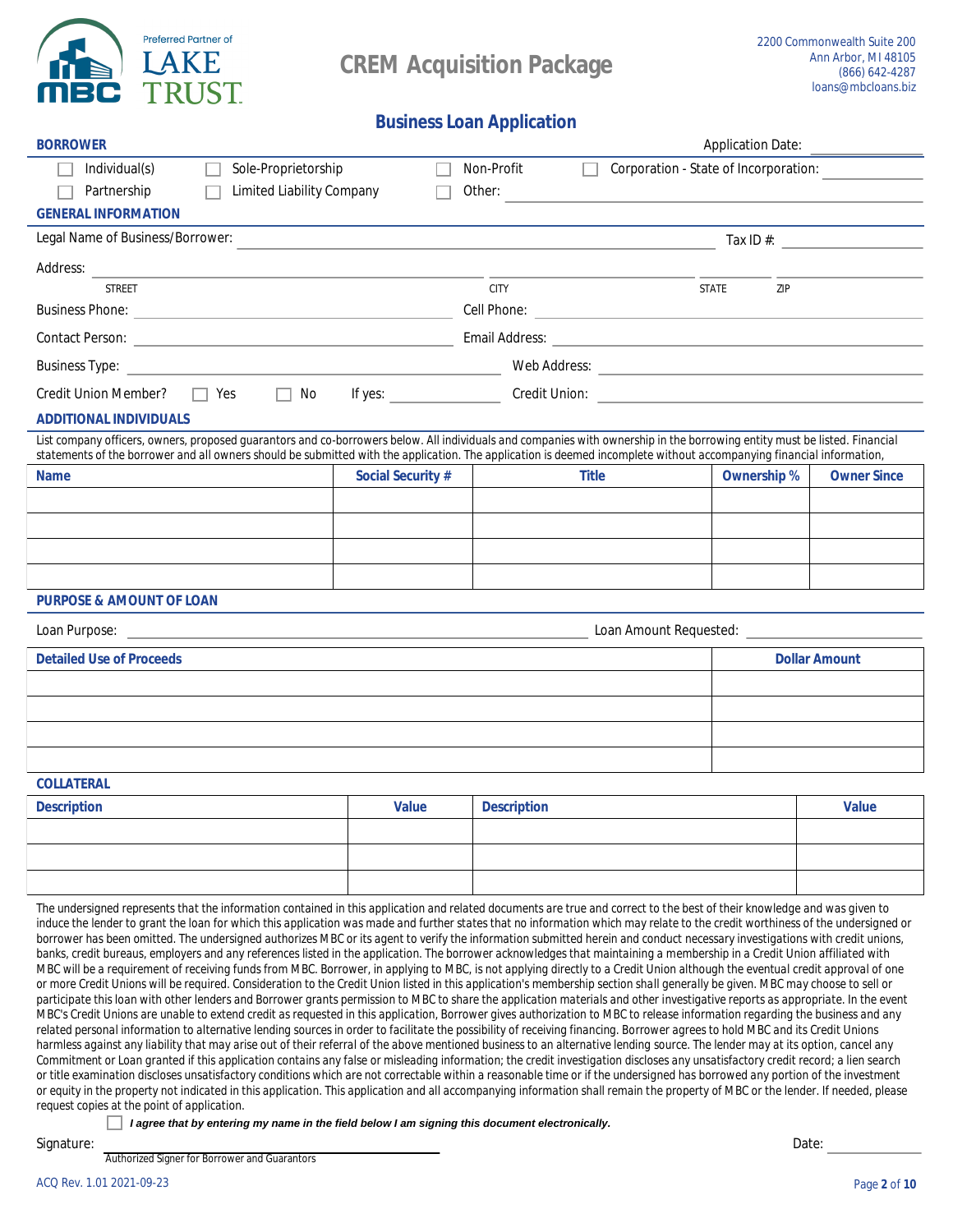

Name:

## **Business Loan Application (cont'd)**

Date:

#### **DESCRIPTION OF BUSINESS OPERATIONS**

Describe business history, industry, products or services and any significant customers, as well as historical financial challenges or opportunities.

**OWNER'S BIOGRAPHY** 

Describe your expertise in the industry and other qualifications and experiences supportive in personal credibility and credit worthiness.

The Federal Equal Credit Opportunity Act prohibits creditors from discriminating against credit applicants on the basis of race, color, religion, national origin, sex, marital status, age (provided that the applicant has the capacity to enter into a binding contract); because all or part of the applicant's income derives from any public assistance program; or because the applicant has in good faith exercised any right under the Consumer Credit Protection Act. The Federal Agency that administers compliance with this law concerning this creditor is:

> NATIONAL CREDIT UNION ADMINISTRATION 9 Washington Square **Washington Avenue Extension Albany, NY 12205** Via email: region1@ncua.gov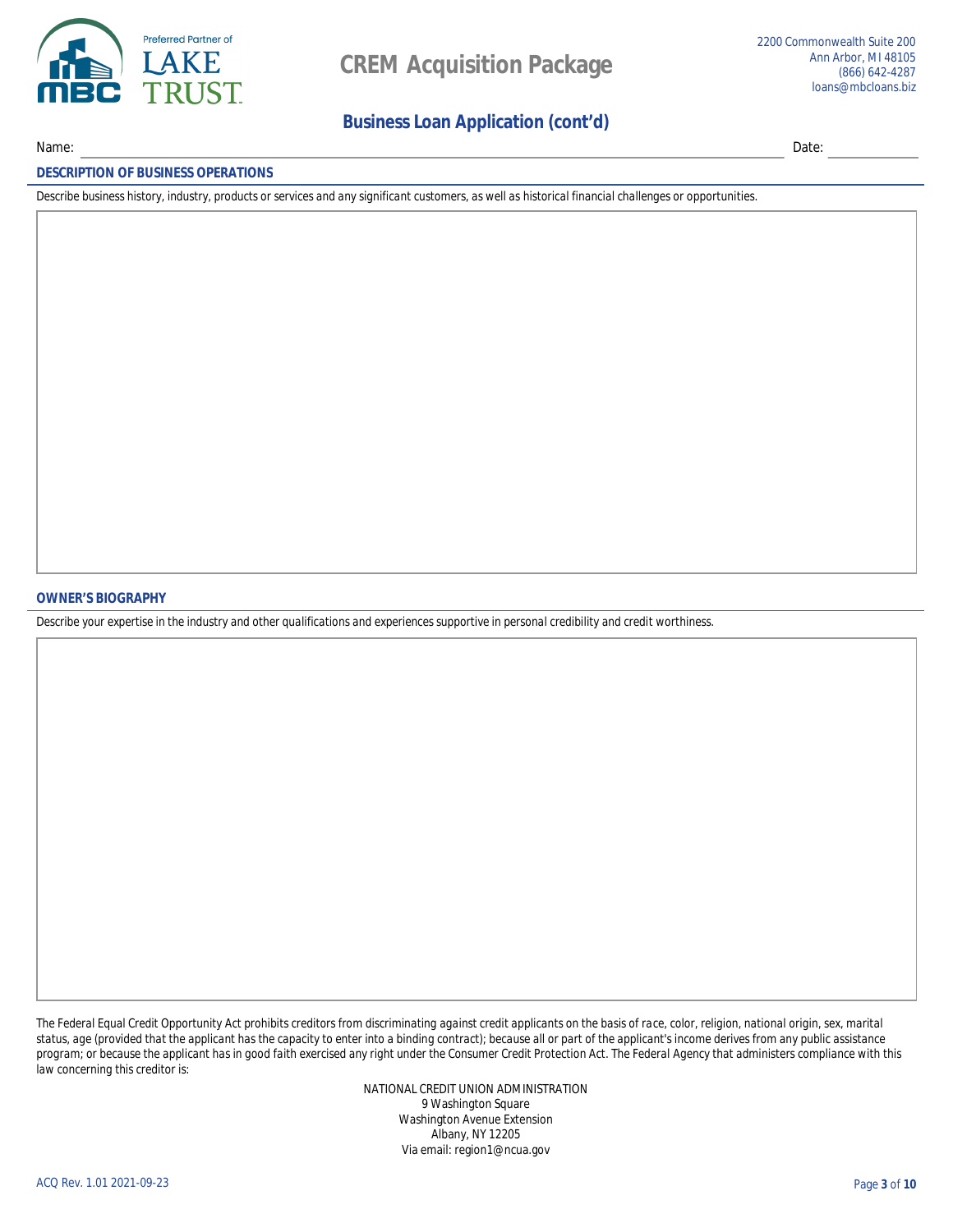

# **Debt Schedule**

Name:

Date: **DEBT SCHEDULE Original Interest** Original Loan **Maturity Monthly Current Lender Loan Type Balance or Collateral Rate Date Date Balance Payment Limit Example: ABC Bank**  $6/1/2012$  $9.99\%$  $N\!/\!A$ \$5,000 \$2,300 **Unsecured Credit Card** \$320 **Example: ABC Bank Mortgage**  $7.75%$  $9/30/2011$  $9/30/2016$  $$150,000$  $$120,000$ **\$840** 123 Oak Rd., Anywhere, MI **Total:** \$0 \$0 \$0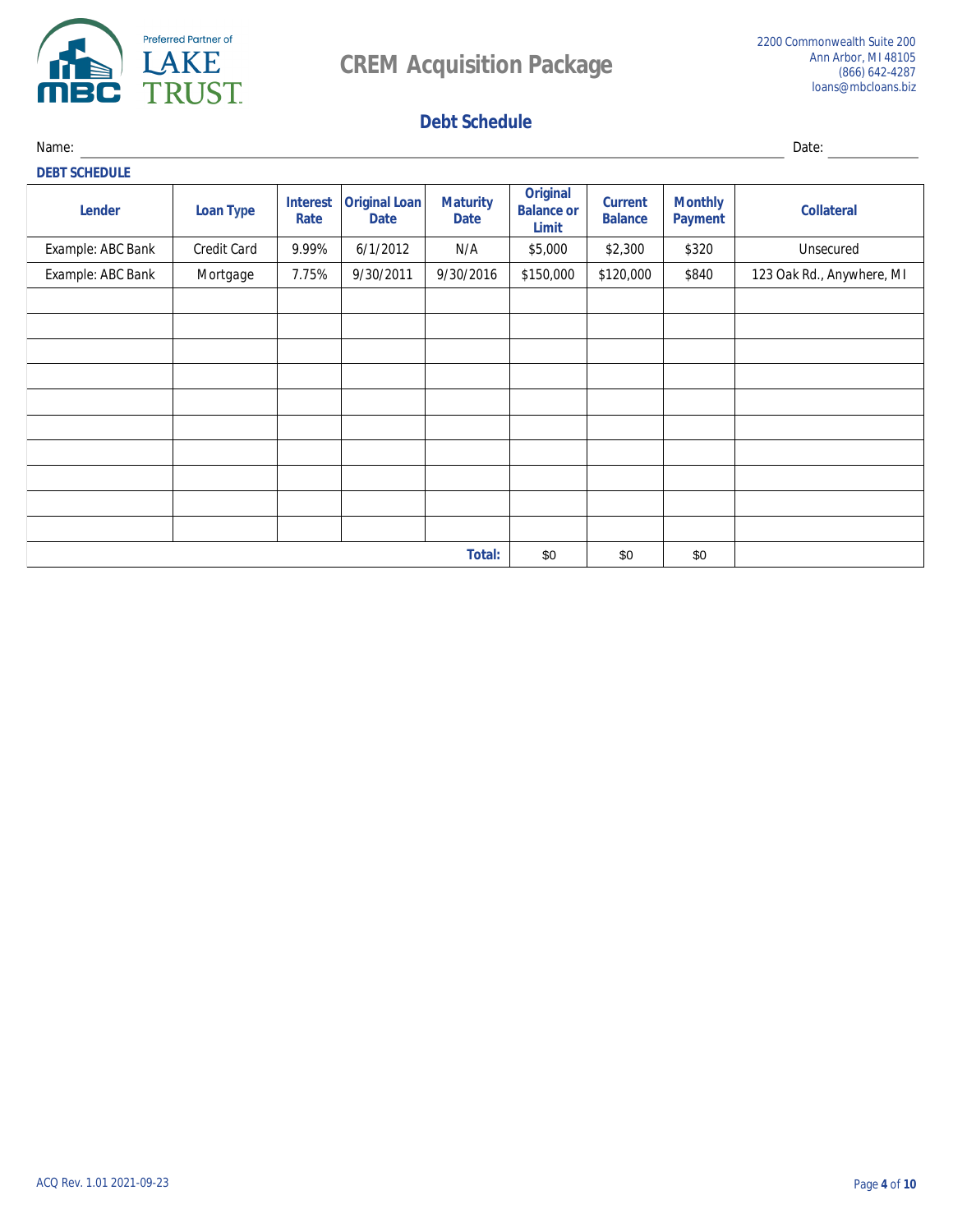

# **Real Estate Environmental Questionnaire**

| <b>BORROWER PROPERTY INFORMATION</b>                                   |     |    |       |
|------------------------------------------------------------------------|-----|----|-------|
| Name:                                                                  |     |    | Date: |
| <b>Subject Property Address:</b>                                       |     |    |       |
| Purchase price or refinance amount is within the current market value? | Yes | No |       |
| <b>Historical Use of Subject Property:</b>                             |     |    |       |

**QUESTIONS** 

|                                                                                                                                                                                                                                           | YES | N <sub>0</sub> |
|-------------------------------------------------------------------------------------------------------------------------------------------------------------------------------------------------------------------------------------------|-----|----------------|
| Are you aware of any environmental issues or concerns associated with the subject or adjacent property?                                                                                                                                   |     |                |
| If this is a purchase, have you discussed environmental history with seller?                                                                                                                                                              |     |                |
| Do you have knowledge that the property has been subject to any environmental sampling or studies?                                                                                                                                        |     |                |
| Have there been environmental reports on the property that you can provide?                                                                                                                                                               |     |                |
| Is there a presence or likely presence of any hazardous substance or petroleum products on the property under conditions                                                                                                                  |     |                |
| that indicate an existing release, a past release, or material threat of a release of any hazardous substance or petroleum<br>products into structures on the property or into the ground, groundwater, or surface water of the property? |     |                |
| Will you or do you intend to handle or store hazardous materials on subject property?                                                                                                                                                     |     |                |
| Are there any monitoring wells on the subject property or adjacent property?                                                                                                                                                              |     |                |
| Is there or have there ever been above ground or underground storage tanks on the property or in the buildings on the                                                                                                                     |     |                |
| property?                                                                                                                                                                                                                                 |     |                |
| Is the site contaminated or considered to be a facility under local, state, or federal regulation?                                                                                                                                        |     |                |
| Do you have knowledge that asbestos is present on the property?                                                                                                                                                                           |     |                |
| Are there any environmental liens on the property?                                                                                                                                                                                        |     |                |
| Have soil/debris mounds been observed on the property?                                                                                                                                                                                    |     |                |
|                                                                                                                                                                                                                                           |     |                |

## **ADDITIONAL INFORMATION**

For all questions answered with a "Yes" response an explanation must be provided. Include additional page(s) if needed.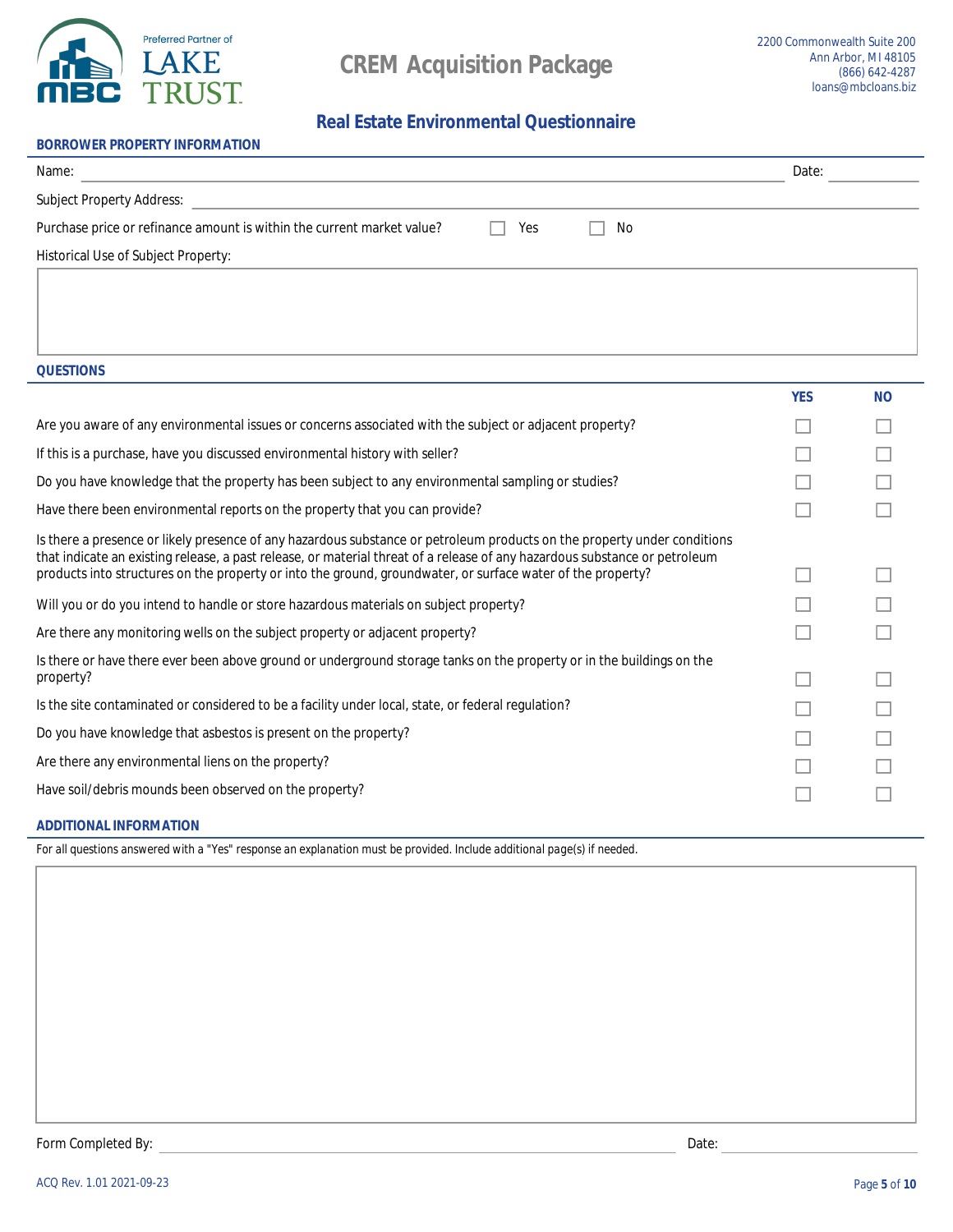

**RENT ROLL REPORT** 

# **Rent Roll & Real Estate Cash Flow**

| Name:                      |                                                |                         |                                                    |                                                     |                                                  | Years Owned: # of Units: |                                    |                                               |                                        |                     |
|----------------------------|------------------------------------------------|-------------------------|----------------------------------------------------|-----------------------------------------------------|--------------------------------------------------|--------------------------|------------------------------------|-----------------------------------------------|----------------------------------------|---------------------|
| <b>Property Address:</b>   |                                                |                         |                                                    |                                                     |                                                  |                          | % Occupancy:                       |                                               |                                        |                     |
|                            | Additional Rent Includes:   Common Area Maint. |                         | $\Box$                                             | <b>Property Taxes</b>                               | <b>Utilities</b>                                 | <b>Insurance</b>         | $\Box$                             | Other:                                        |                                        |                     |
| <b>Building &amp; Unit</b> | <b>Tenant Name</b>                             | <b>Total Sq.</b><br>Ft. | <b>Original</b><br><b>Occupancy</b><br><b>Date</b> | <b>Current</b><br><b>Lease Start</b><br><b>Date</b> | <b>Lease</b><br><b>Expiration</b><br><b>Date</b> | <b>Lease Type</b>        | <b>Monthly Base</b><br><b>Rent</b> | <b>Additional</b><br>Rent/<br><b>Expenses</b> | <b>Offer</b><br>Conc.<br>$\frac{1}{2}$ | Ext.<br>Opt<br>$**$ |
|                            |                                                |                         |                                                    |                                                     |                                                  |                          |                                    |                                               |                                        |                     |
|                            |                                                |                         |                                                    |                                                     |                                                  |                          |                                    |                                               |                                        |                     |
|                            |                                                |                         |                                                    |                                                     |                                                  |                          |                                    |                                               |                                        |                     |
|                            |                                                |                         |                                                    |                                                     |                                                  |                          |                                    |                                               |                                        |                     |
|                            |                                                |                         |                                                    |                                                     |                                                  |                          |                                    |                                               |                                        |                     |
|                            |                                                |                         |                                                    |                                                     |                                                  |                          |                                    |                                               |                                        |                     |
|                            |                                                |                         |                                                    |                                                     |                                                  |                          |                                    |                                               |                                        |                     |
|                            |                                                |                         |                                                    |                                                     |                                                  |                          |                                    |                                               |                                        |                     |
|                            |                                                |                         |                                                    |                                                     |                                                  |                          |                                    |                                               |                                        |                     |
|                            |                                                |                         |                                                    |                                                     |                                                  |                          |                                    |                                               |                                        |                     |
|                            | <b>Total</b>                                   | l 0                     |                                                    |                                                     |                                                  |                          | \$0                                | \$0                                           |                                        |                     |

\*If concessions were offered, please provide details.

\*\*Leases expiring within 6 months, please provide detail related to renewal or new tenant information.

**Additional Information:** 

### **REAL ESTATE CASH FLOW - SUMMARY OF OTHER PROPERTIES OWNED**

| Name:              |                |                                       | Date:                                                           |                                      |                |                                              |                                   |                                |                       |
|--------------------|----------------|---------------------------------------|-----------------------------------------------------------------|--------------------------------------|----------------|----------------------------------------------|-----------------------------------|--------------------------------|-----------------------|
| <b>Entity Name</b> | <b>Address</b> | <b>Net Operating</b><br><b>Income</b> | <b>Annual</b><br><b>Principal &amp;</b><br><b>Interest Pmt.</b> | <b>Net Cash</b><br><b>Flow (NCF)</b> | <b>Percent</b> | <b>Current</b><br><b>Owned  Market Value</b> | <b>Mortgage</b><br><b>Balance</b> | <b>Maturity</b><br><b>Date</b> | <b>Guar-</b><br>antor |
|                    |                |                                       |                                                                 | \$0                                  |                |                                              |                                   |                                |                       |
|                    |                |                                       |                                                                 | \$0                                  |                |                                              |                                   |                                |                       |
|                    |                |                                       |                                                                 | \$0                                  |                |                                              |                                   |                                |                       |
|                    |                |                                       |                                                                 | \$0                                  |                |                                              |                                   |                                |                       |
|                    |                |                                       |                                                                 | \$0                                  |                |                                              |                                   |                                |                       |
|                    |                |                                       |                                                                 | \$0                                  |                |                                              |                                   |                                |                       |
|                    |                |                                       |                                                                 | \$0                                  |                |                                              |                                   |                                |                       |
|                    | <b>Total</b>   | \$0                                   | \$0                                                             | \$0                                  |                |                                              |                                   |                                |                       |

Net operating income is calculated as annual rental income minus annual expenses (excluding interest and depreciation).

Include additional pages as needed if information exceeds the space provided.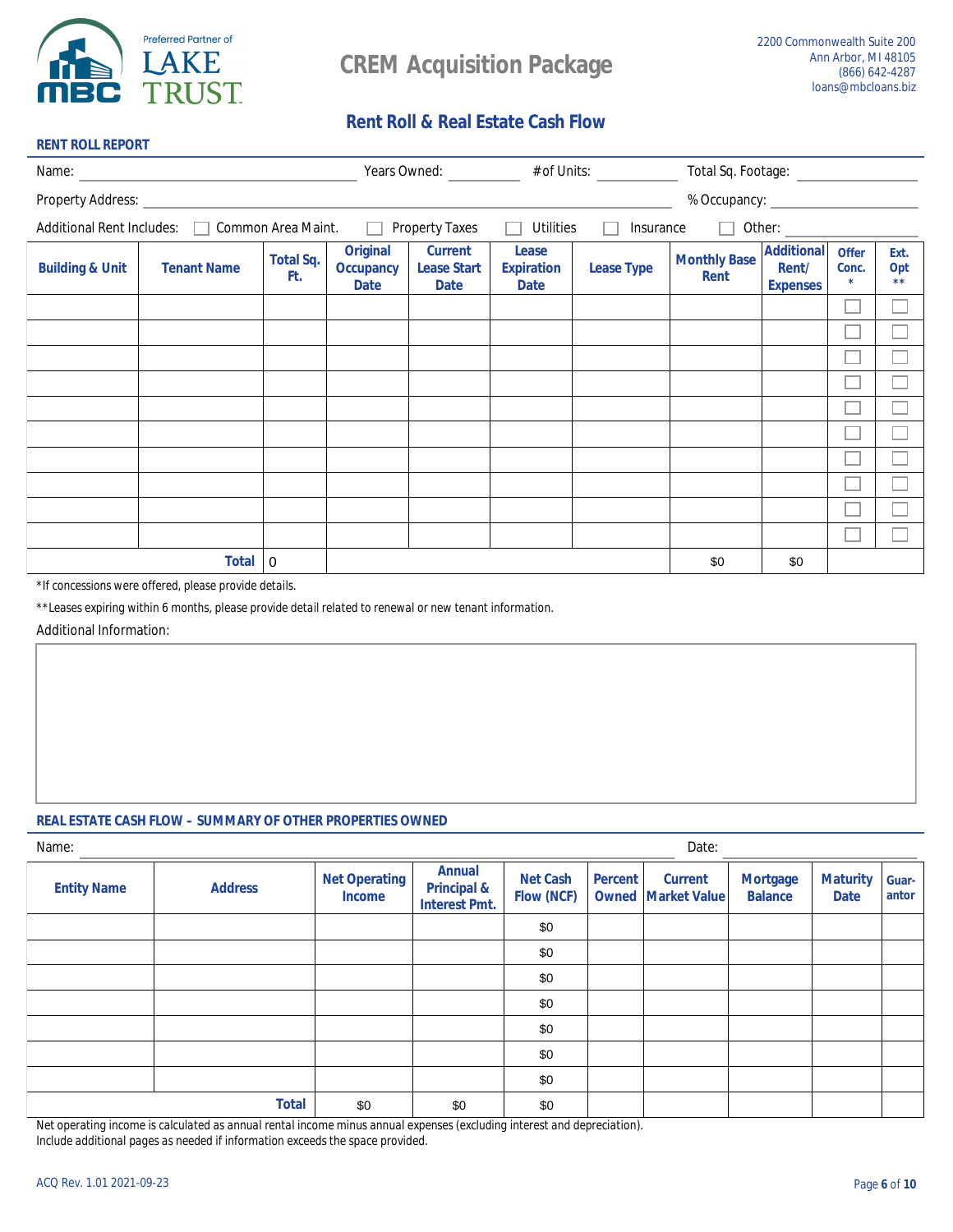

## **Personal Financial Statement**

| <b>GUARANTOR PERSONAL INFORMATION</b> |                        |                   |                           |                                |                |
|---------------------------------------|------------------------|-------------------|---------------------------|--------------------------------|----------------|
| Name:                                 |                        |                   | <b>Social Security #:</b> |                                | Date of Birth: |
| <b>Cell Phone:</b>                    | <b>Business Phone:</b> |                   | <b>Email Address:</b>     |                                |                |
| <b>Home Address:</b>                  |                        |                   |                           |                                |                |
| <b>STREET</b>                         |                        |                   | <b>CITY</b>               | <b>STATE</b>                   | ZIP            |
| <b>Current Employer:</b>              |                        | <b>Job Title:</b> |                           | Length of Time at Current Job: |                |
| Spouse Name: Name:                    |                        |                   | <b>Social Security #:</b> |                                | Date of Birth: |
| (If co-borrower or guarantor)         |                        |                   |                           |                                |                |
| <b>Cell Phone:</b>                    | <b>Business Phone:</b> |                   | <b>Email Address:</b>     |                                |                |
| <b>Home Address:</b>                  |                        |                   |                           |                                |                |
| <b>STREET</b>                         |                        |                   | <b>CITY</b>               | <b>STATE</b>                   | ZIP            |
| <b>Current Employer:</b>              |                        | <b>Job Title:</b> |                           | Length of Time at Current Job: |                |

### **ASSETS & LIABILITIES**

| <b>Assets</b>                                                                       | <b>S</b> Amount | <b>Liabilities</b>                                               | <b>S</b> Amount |
|-------------------------------------------------------------------------------------|-----------------|------------------------------------------------------------------|-----------------|
| <b>Credit Union</b><br>L.<br><b>Cash Held</b><br><b>Other Financial Institution</b> |                 | <b>Accounts Payable</b>                                          |                 |
| <b>Cash in Other Institutions</b>                                                   |                 | <b>Credit Cards</b>                                              |                 |
| <b>Retirement Accounts - Cash Value</b>                                             |                 | <b>Personal Credit Lines and Term Loans Payable</b>              |                 |
| <b>Readily Marketable Securities - Non-Retirement</b>                               |                 | Loans on Life Insurance                                          |                 |
| Real Estate - Detail in Section 2                                                   |                 | Loans on Real Estate - Detail in Section 2                       |                 |
| <b>Personal Property</b>                                                            |                 | <b>Property Tax Liabilities</b>                                  |                 |
| <b>Vehicles</b>                                                                     |                 | <b>State of Federal Tax Liabilities</b>                          |                 |
| <b>Business Ownership - Detail in Section 3</b>                                     |                 | <b>Other</b>                                                     |                 |
| <b>Other</b>                                                                        |                 | <b>Other</b>                                                     |                 |
| <b>Total Assets</b>                                                                 | \$0             | <b>Total Liabilities</b>                                         | \$0             |
|                                                                                     |                 | <b>Personal net Worth (total assets minus total liabilities)</b> | \$0             |

### **ANNUAL INCOME AS REPORTED TO THE IRS**

| <b>Gross Annual Income</b>                                                                                                                            | <b>Guarantor</b> | <b>Co-Guarantor</b> | <b>Total</b> |
|-------------------------------------------------------------------------------------------------------------------------------------------------------|------------------|---------------------|--------------|
| <b>Salary</b>                                                                                                                                         |                  |                     | \$0          |
| <b>Investment Income</b>                                                                                                                              |                  |                     | \$0          |
| <b>Net Real Estate Income</b>                                                                                                                         |                  |                     | \$0          |
| <b>Social Security Income</b>                                                                                                                         |                  |                     | \$0          |
| Other Income* - Type:                                                                                                                                 |                  |                     | \$0          |
| *Alimony or child support payments need not be disclosed in 'Other Income' unless it is desired to have such<br>payments counted toward total income. | \$0              |                     |              |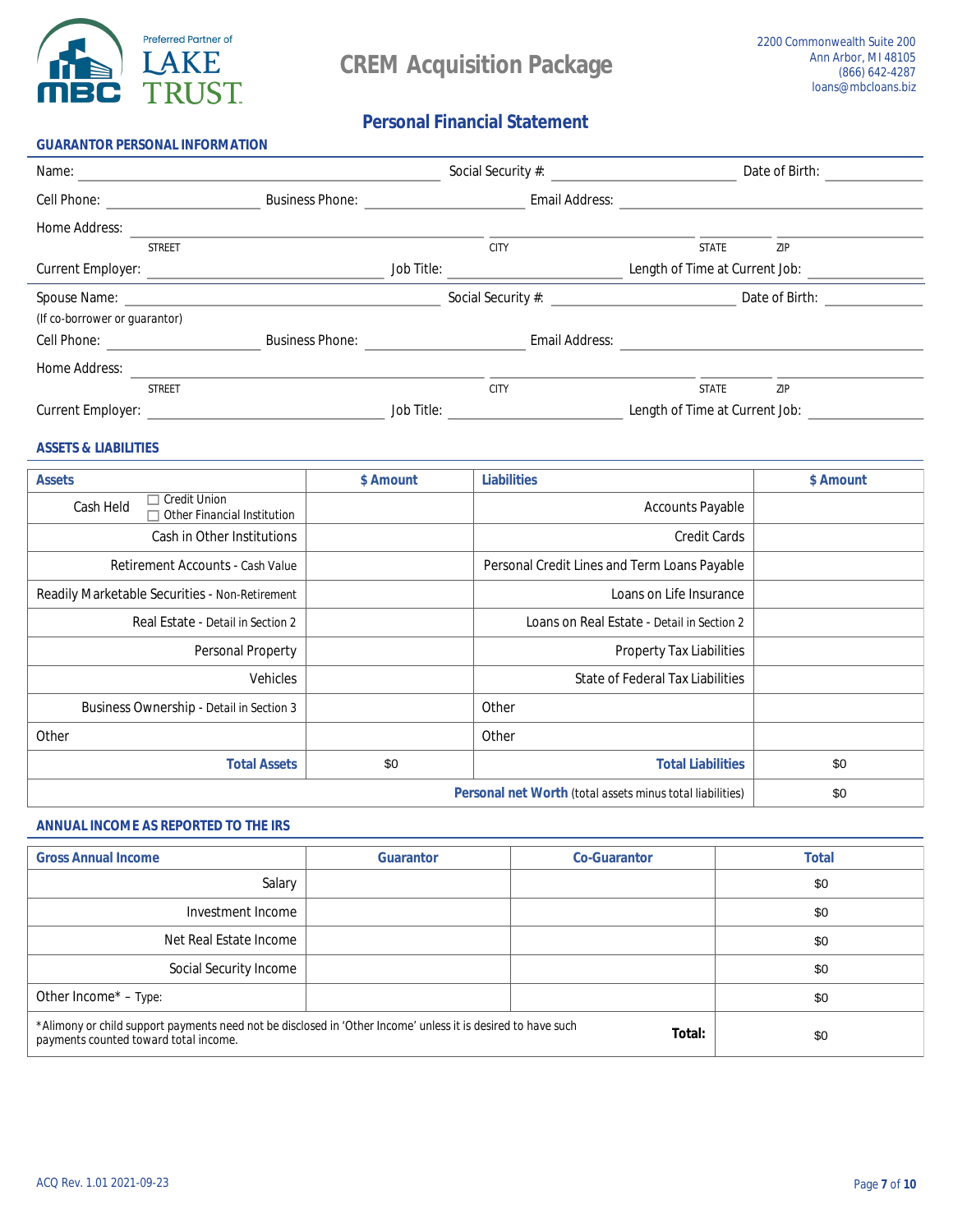

## **Detail of Personal Assets and Liabilities**

### **SECTION 1: STOCKS & BONDS**

| <b>Broker</b> |                    | <b>Retirement?</b> Ticker Symbol | # of Shares | <b>Market Value</b> | <b>Value Date</b> | <b>Total Value</b> |
|---------------|--------------------|----------------------------------|-------------|---------------------|-------------------|--------------------|
|               | $\exists Y \Box N$ |                                  |             |                     |                   |                    |
|               | $\top Y$ $\Box N$  |                                  |             |                     |                   |                    |
|               | $\top Y \square N$ |                                  |             |                     |                   |                    |
|               | $Y \Box N$         |                                  |             |                     |                   |                    |
|               | $\mathbf{Y}$<br>N  |                                  |             |                     |                   |                    |

### **SECTION 2: REAL ESTATE OWNED**

#### In second column designate property type as P - Primary Residence, L - Land, R - Rental Property or V - Vacation

| <b>Address</b> | <b>Property</b><br><b>Type</b> | <b>Year</b><br><b>Purchased</b> | <b>Market Value</b> | <b>Outstanding<br/>Loan Balance</b> | <b>Lender</b> | <b>Monthly</b><br><b>Payment</b> |
|----------------|--------------------------------|---------------------------------|---------------------|-------------------------------------|---------------|----------------------------------|
|                |                                |                                 |                     |                                     |               |                                  |
|                |                                |                                 |                     |                                     |               |                                  |
|                |                                |                                 |                     |                                     |               |                                  |
|                |                                |                                 |                     |                                     |               |                                  |
|                |                                |                                 |                     |                                     |               |                                  |

### **SECTION 3: BUSINESS OWNERSHIP**

| <b>Business Name</b> | <b>Position/Title</b> | <b>% Ownership</b> | <b>Business Net Worth</b><br>(total assets minus total liabilities) | <b>Type of Business</b> |
|----------------------|-----------------------|--------------------|---------------------------------------------------------------------|-------------------------|
|                      |                       |                    |                                                                     |                         |
|                      |                       |                    |                                                                     |                         |
|                      |                       |                    |                                                                     |                         |
|                      |                       |                    |                                                                     |                         |
|                      |                       |                    |                                                                     |                         |

### **SECTION 4: LIFE INSURANCE** (List even if no cash value)

| <b>Life Insurance Company</b> | <b>Policy Owner</b> | <b>Beneficiary</b> | <b>Face Amount</b> | <b>Loan Amount</b> | <b>Current Cash Value</b> |
|-------------------------------|---------------------|--------------------|--------------------|--------------------|---------------------------|
|                               |                     |                    |                    |                    |                           |
|                               |                     |                    |                    |                    |                           |
|                               |                     |                    |                    |                    |                           |

#### **SECTION 5: PERSONAL NOTES PAYABLE TO BANKS AND OTHERS** (Do not include business debts or mortgages listed in Section 2)

| <b>Lender</b> | <b>Origination Date</b> | <b>Loan Balance</b> | <b>Monthly Payment</b> | <b>Collateral</b> | <b>Interest Rate</b> |
|---------------|-------------------------|---------------------|------------------------|-------------------|----------------------|
|               |                         |                     |                        |                   |                      |
|               |                         |                     |                        |                   |                      |
|               |                         |                     |                        |                   |                      |
|               |                         |                     |                        |                   |                      |
|               |                         |                     |                        |                   |                      |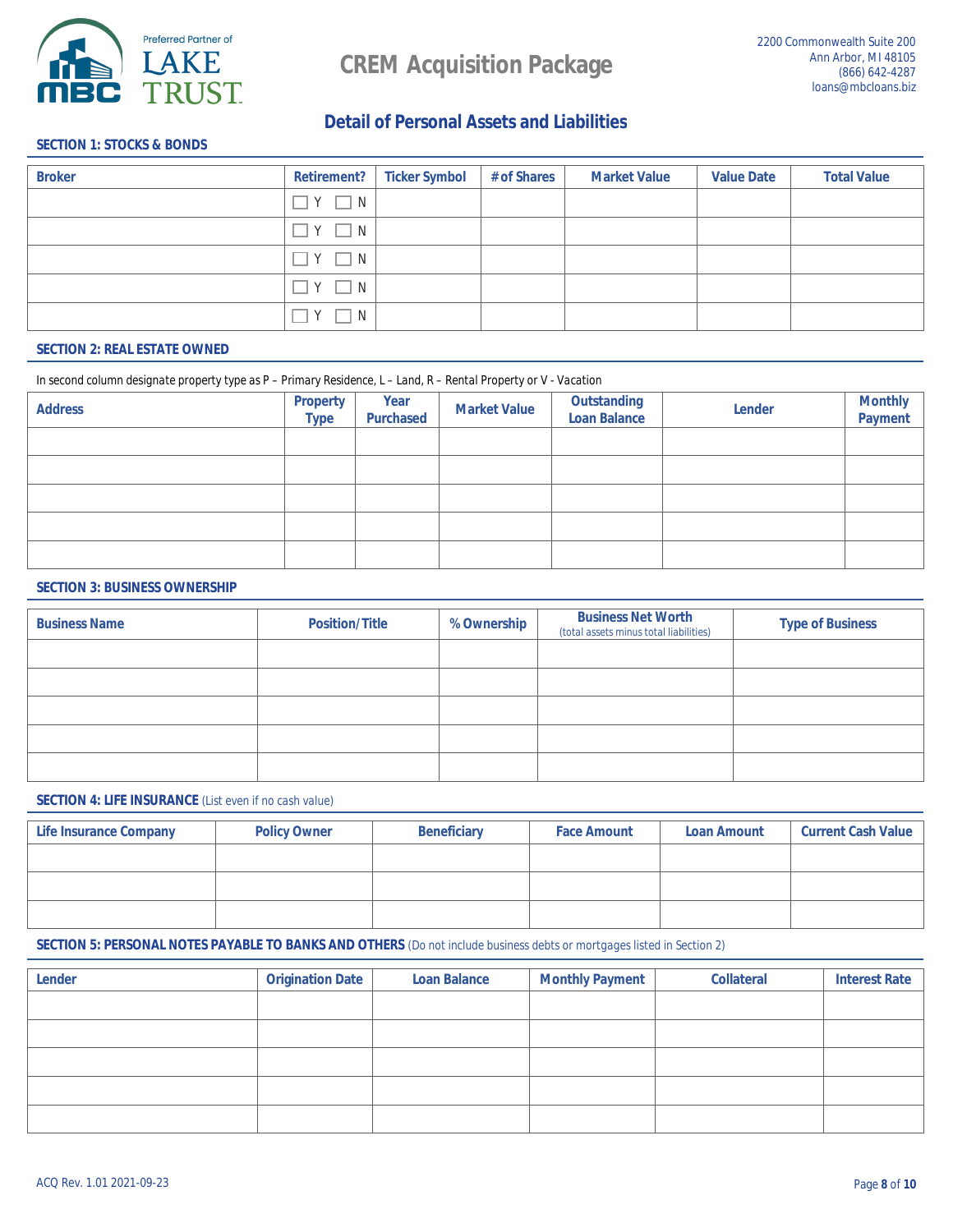

#### PERSONAL FINANCIAL STATEMENT

I am submitting this Personal Financial Statement to Michigan Business Connection (MBC) in connection with a Business Loan Application being submitted either by me or a business entity for which I will be a Guarantor. The statements contained in the Personal Financial Statement are made for the purpose of either obtaining a loan or guaranteeing a loan. I understand that MBC will offer the opportunity to grant or participate in the loan to one or more lenders and I hereby grant permission to MBC to share this Personal Financial Statement with such lenders. I agree to hold MBC and all Credit Unions having an ownership interest in or other business relationship with MBC harmless against any liability that may arise out of the referral of this Personal Financial Statement to any lending source.

I certify that the above and that the statements contained in this Personal Financial Statement and any attached documents are true and accurate as of the date indicated below. I authorize Michigan Business Connection and/or any lender to whom MBC provides this Personal Financial Statement to make inquiries as necessary to verify the accuracy of the statements made and to determine my creditworthiness.

I agree that by entering my name in the field below I am signing this document electronically.

**Guarantor Signature:** 

I agree that by entering my name in the field below I am signing this document electronically. **Co-Guarantor's Signature:** 

Date:

Date: